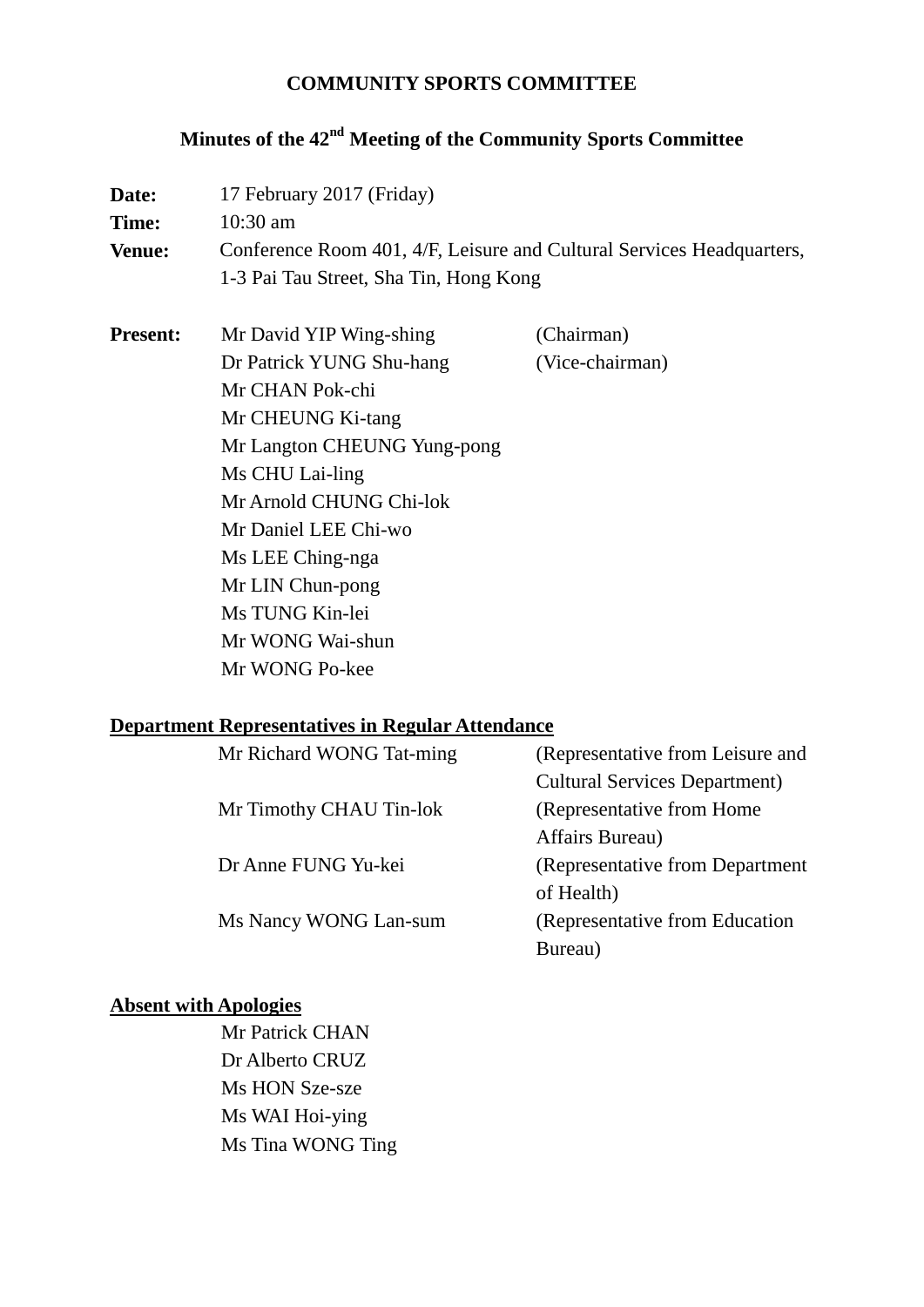## **In Attendance**

| Ms Michelle LI Mei-sheung     | (Leisure and Cultural Services  |
|-------------------------------|---------------------------------|
|                               | Department)                     |
| Mr Raymond FAN Wai-ming       | (Leisure and Cultural Services  |
|                               | Department)                     |
| Mrs Doris FOK LEE Sheung-ling | (Leisure and Cultural Services) |
|                               | Department)                     |
| Mr Horman CHAN Ming-cheong    | (Leisure and Cultural Services) |
|                               | Department)                     |
| Ms Joanne FU Lai-chun         | (Leisure and Cultural Services) |
|                               | Department)                     |
| Mr SIU Yau-kwong              | (Leisure and Cultural Services  |
|                               | Department)                     |
| Ms May CHEUNG Yee-mei         | (Leisure and Cultural Services) |
|                               | Department)                     |
|                               |                                 |
|                               |                                 |

Ms Winnie LEE Fung-ming (Leisure and Cultural Services Department)

## **Opening Remarks**

**Secretary**

1. Ms Michelle LI, Director of the Leisure and Cultural Services Department (LCSD), at the first meeting of the new term, extended her warmest congratulations to Mr David YIP Wing-shing and Dr Patrick YUNG Shu-hang on their appointments as Chairman and Vice-chairman of the new-term Community Sports Committee (CSC) by the Secretary of Home Affairs. She also expressed her gratitude on behalf of the government to former Chairman Mr TONG Wai-lun for his contribution to the CSC over the years. With the year 2017 marking the 20th anniversary of Hong Kong's reunification with China, she hoped that the CSC would scale new heights with the many events to come this year, under the leadership of the new Chairman and Vicechairman.

2. The Chairman said that he was honoured to be appointed as the Chairman for the new term. He hoped to continue promoting the development of community sports with the support of the Vice-chairman and all the Members, so as to foster further development of sports initiatives and achieve community-wide participation in sports. Furthermore, he said that the CSC this term consisted of 22 Members, including five new Members, namely Ms CHU Lai-ling from the Kwai Tsing District Council, Mr LIN Chun-pong and Mr Langton CHEUNG Yung-pong from the education sector,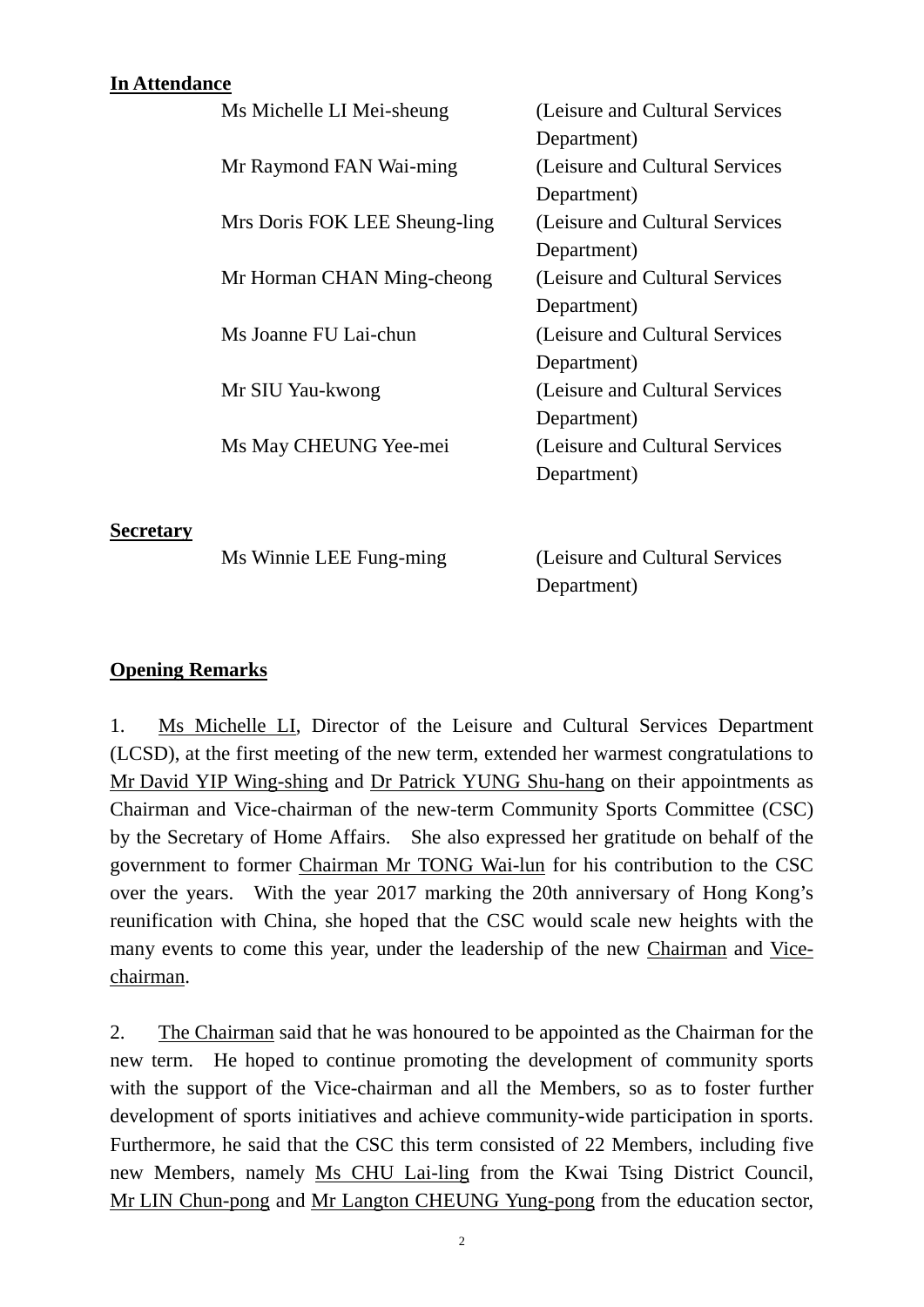and two other Members in absentia, including Dr Alberto CRUZ from the education sector and Ms Tina WONG Ting who had been committed to the promotion of marathon races in the youth community. He also welcomed Mr WONG Po-kee, a newly appointed representative from Sports Federation & Olympic Committee of Hong Kong, China, and Ms WONG Lan-sum, a representative from the Education Bureau, to the meeting. On behalf of the CSC, he also expressed his gratitude to former Members, including Chairman Mr TONG Wai-lun, Ms Peggy LEE Pik-yee, and Mr CHU King-yuen, for their contribution to the CSC in the past. The Chairman hoped that all Members of the new-term CSC would continue to voice their opinions actively and work together to promote the development of community sports, thereby creating a future for sports development.

### **Item 1: Confirmation of the Minutes of Last Meeting of the CSC**

3. The draft minutes of the 41st meeting had been emailed to Members for comment on 24 January by the Secretariat. To date, only the proposed amendments from Mr Patrick CHAN regarding paragraph 7(a) had been received. The Chairman asked Members to refer to the proposed amendments tabled at the meeting. Since no further amendment was proposed at the meeting, the Chairman announced that the minutes of the 41st meeting were endorsed.

#### **Item 2: Matters Arising**

## **(i) Progress Report on the 6th Hong Kong Games Organising Committee**

4. The Chairman invited Ms Joanne FU, Secretary General of the Organising Committee (OC), to report the progress of the 6th Hong Kong Games (HKG).

5. Ms Joanne FU reported that the OC and the Standing Committee (SC) had already held three meetings respectively to put in place the arrangements of the preparatory work. The 18 District Councils (DCs) had completed the selection of district athletes in January this year. The selection was met by an encouraging response, with over 6 300 people enrolling and around 3 200 among them nominated to represent their districts of residence in various competitions. Training was being organised for selected athletes to prepare them for the HKG.

6. In addition, Ms Joanne FU presented details of the "Vitality Run" by PowerPoint. She said that the HKG, as a major local sports event, was billed as one of the highlight events in celebrating the 20th anniversary of the Reunification of Hong Kong with China. Regarding the community participation activities, the "Vitality Run" was successfully held on 8 January alongside the Shing Mun River in Sha Tin as the launch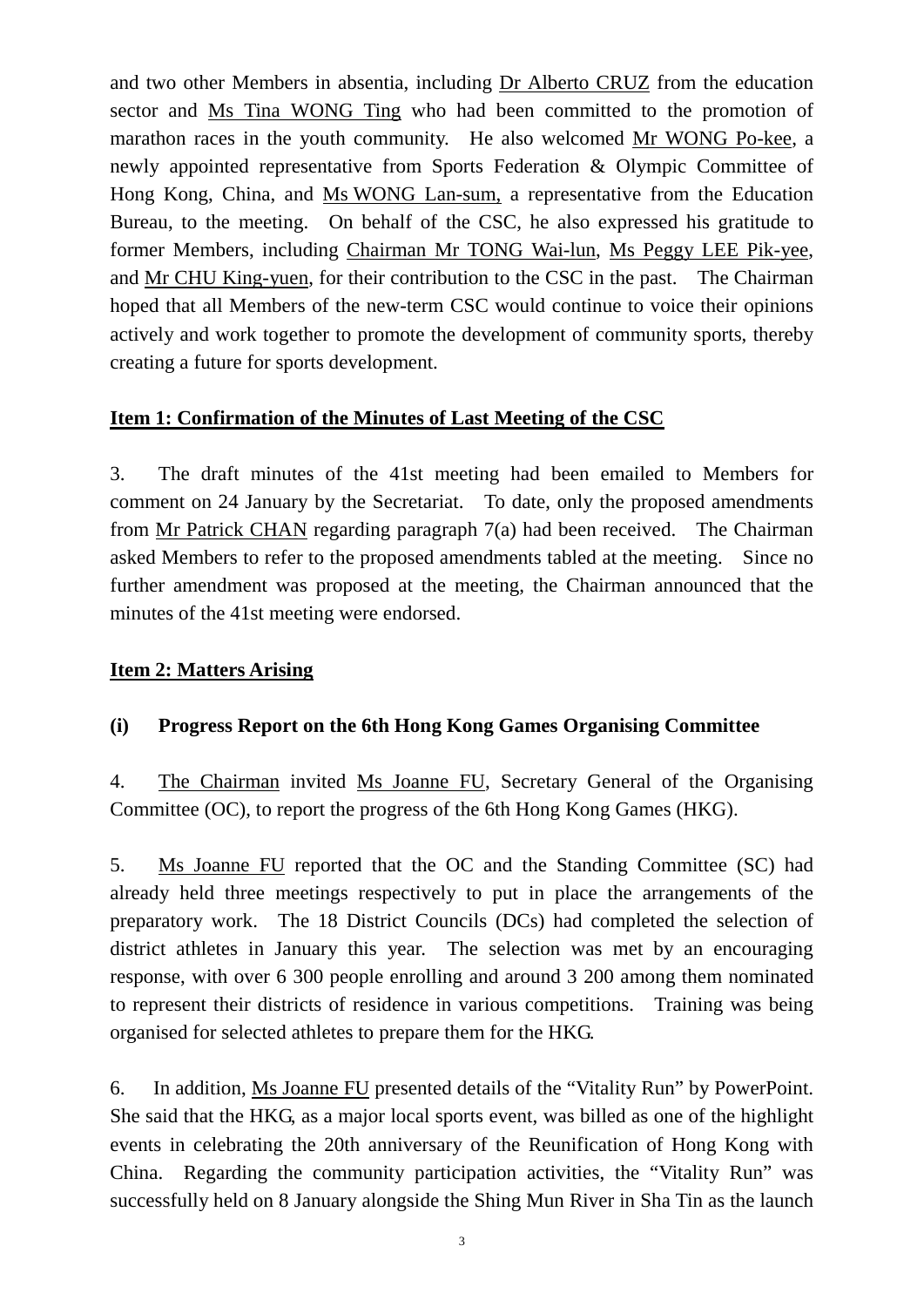activity of HKG. Besides the 3-km run, there was also a 10-km run, which was an extended edition of the original 8-km one; the quota had also been increased from 3 800 to 5 100. Public response was overwhelming, with all places filled by noon on the first day of enrolment by participants of all ages, ranging from six months old to 93 years old. On the day, there were over 5 500 people participating in the runs and the carnival that followed; many brought along their family and friends, old and young. Furthermore, there were teams from 31 co-organisers/assisting organisations/sponsors and groups for persons with disabilities taking part in the 3-km invitational event, which further heated up the atmosphere.

7. In addition, the Organiser was actively working on two promotional and community involvement activities, including the "Dynamic Moments Photo Contest" already launched on 8 January and the "Cheering Team Competition for the 18 Districts" to be held on 19 March. Same as last year, as the coordinator, the CSC needed to assign two representatives as judges of the "Cheering Team Competition for the 18 Districts" and one as a judge of the "Dynamic Moments Photo Contest". Apart from the aforementioned activities, Ms Joanne FU hoped that Members could reserve time to attend the major events of the HKG, including the "The 18 Districts' Pledging cum Carnival" to be held in the afternoon on 19 February at the Kowloon Park Sports Centre, the "Opening Ceremony" in the afternoon on 23 April at the Hong Kong Coliseum and the "Closing cum Prize Presentation Ceremony" in the afternoon on 28 May at the Kowloon Park Sports Centre, and to be there at different events to cheer on the athletes. She said that the Organiser had arranged activities such as demonstrations and performances by sports stars and elite athletes on the days of the HKG events. Spectators would also have opportunities to receive fine souvenirs.

8. The Chairman thanked Ms Joanne FU for her detailed presentation and commented that the "Vitality Run" had been a remarkable event that drew participation from many families and brought about a bustling atmosphere. In organising the well-received event, the CSC had fulfilled its objective to promote community-wide participation in sports.

9. Mr WONG Wai-shun said that running competitions had been gradually gaining popularity. In that connection, he suggested selecting bigger venues to accommodate more participants. He also asked why the venue of the Opening Ceremony had been changed to the Hong Kong Coliseum from Siu Sai Wan Sports Ground as in previous games. Furthermore, he was also concerned about the medical arrangements, considering the fact that there were elderly participants with ages up to 93.

10. Mr CHEUNG Ki-tang was glad that the event was satisfactorily organised. He proposed that the Organiser could divide participants into Parent-child and Individual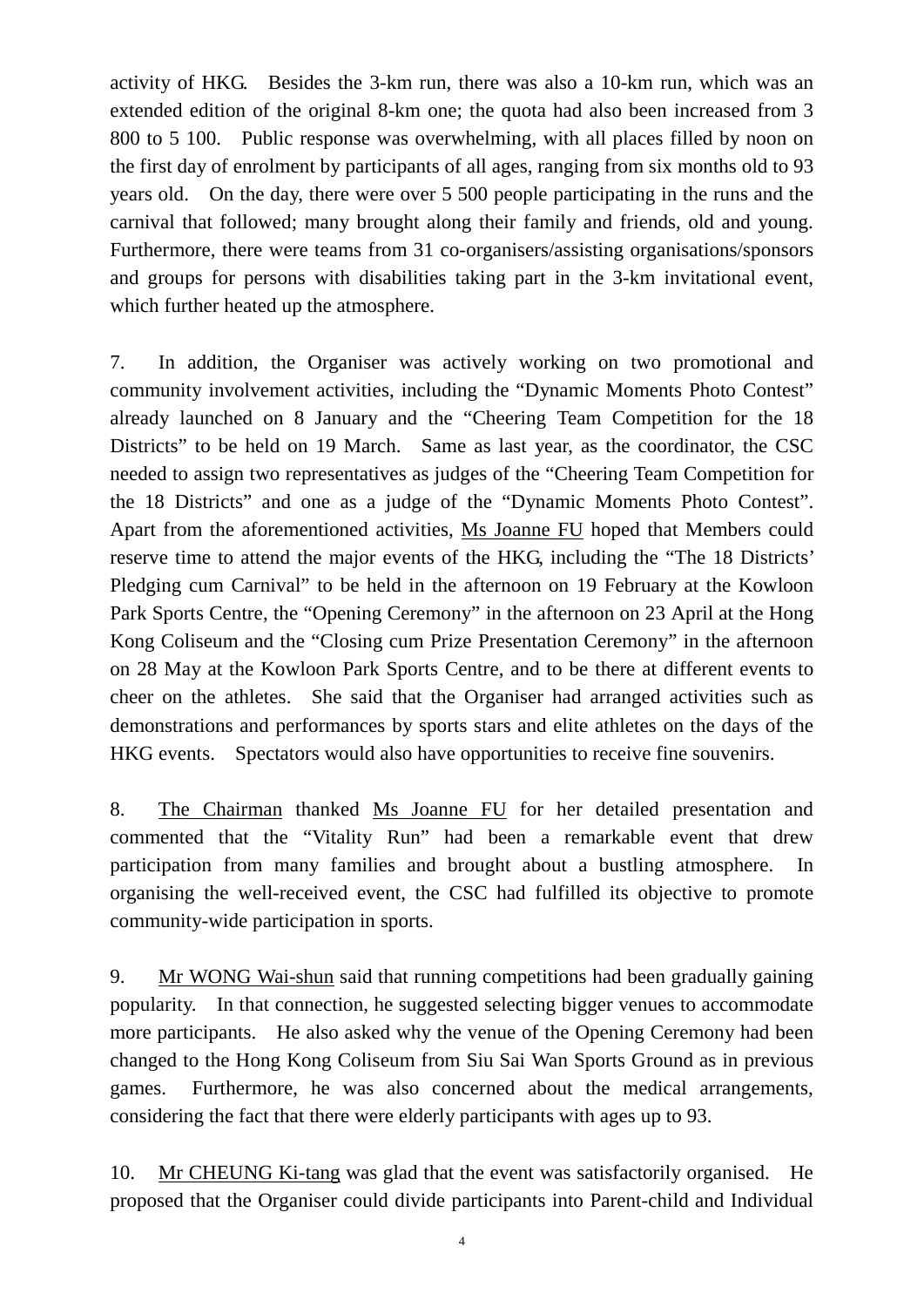categories. The arrangement would make it clear to participants that the event was primarily about the shared happiness of sports, which should come before competition. This would also hopefully keep the quota from being exhausted too early.

11. Ms CHU Lai-ling commended the satisfactory preparation of the event and the conscientious cooperation of the medical teams. The atmosphere of the event was excellent, and arrangements for participants, such as the collection of baggage, had been smooth.

12. Mr Raymond FAN, Deputy Director of the LCSD, agreed with the comments of the Members that, similar to organising major marathon races, adequate complementary arrangements, including the medical ones, had to be made to take care of all participants. Mr Raymond FAN also pointed out that "Vitality Run" was intended as an annual recreational activity to engage the public in community sports. We should vigorously publicise "Vitality Run" as a family event suitable for both the young and old, not a competition some mistaken it to be.

13. The Chairman said that the 8-km run in "Vitality Run" had been extended to a 10-km one this year to enhance the arrangements of the event, and the quota had been greatly expanded accordingly. The Organiser thanked the Sha Tin District Council for its assistance in facilitating the arrangements for road closure in line with the increase in the number of participants. The traffic arrangements enabled the smooth running of the event. The Organiser also received requests for an increase in quota on the day of the event, which would have to be discussed further with the Sha Tin District Council since it would involve road closure. Regarding the venue of the Opening Ceremony, he said that the Opening Ceremony of the 4th HKG was held at Siu Sai Wan Sports Ground. However, the venue was outdoor and located in a rather remote area; and the performances and atmosphere on the day were affected due to rainfall which made the stage wet. In light of this, he considered it a right move to change the venue of the ceremony to the indoor Hong Kong Coliseum last year. Ms Joanne FU also agreed that it would be more desirable for the ceremony to be held indoors, and that the Hong Kong Coliseum could accommodate a bigger audience. Therefore, the ceremony would be held at the Hong Kong Coliseum again this year.

14. As for the increase in quota, there had already been an increase of 1 300 places in the "Vitality Run" this year, and different government departments had expressed great concern at inter-departmental meetings in which they urged the Organiser to strengthen management regarding road closure and crowd control. She said that she would discuss with the Hong Kong Amateur Athletic Association about the arrangements of the event next year. Ms Joanne FU expressed her gratitude to Mr Arnold CHUNG Chi-lok for his report on road conditions to the Secretariat before the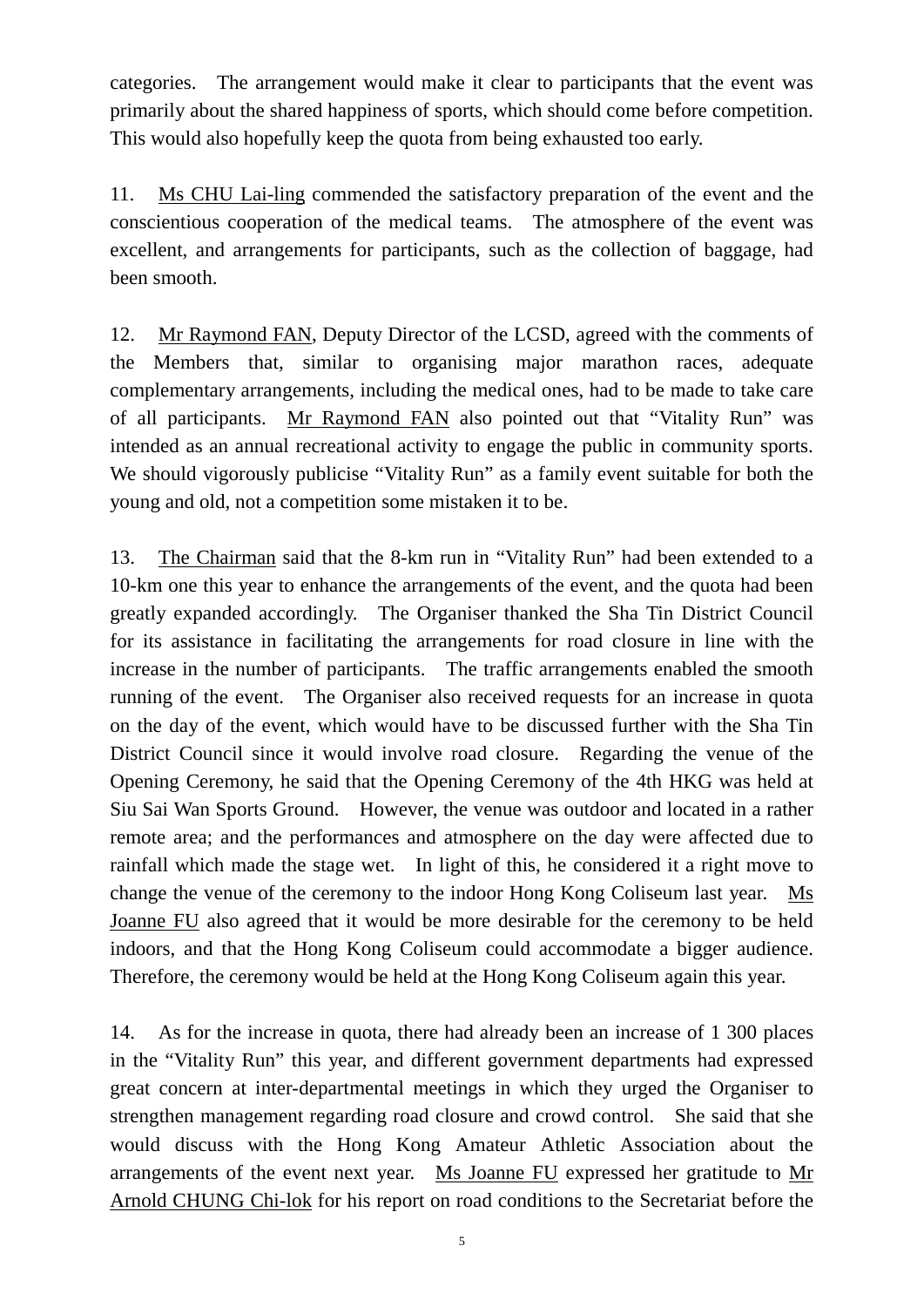event and to District Councillor Mr WONG Ka-wing for attending the interdepartmental meetings in which he expressed his valuable opinions regarding road closure and road cleansing works.

15. The Chairman supplemented that the "Vitality Run" was divided into two sessions, the running activities and the carnival, which were parent-child activities suitable for both the old and young in every family. Sha Tin was selected as the venue because of its adequate complementary facilities. The event integrated family elements into a sports activity, allowing participants to enjoy a harmonious and jubilant family time. The Chairman also said that participants, at the time of enrolment, were aware that no ranking would be given in the "Vitality Run", the main focus of which was shared happiness. He thanked all Members for their valuable opinions and would continue to enhance the events to be held in the future.

16. Regarding the assignment of Members as judges of the"Cheering Team Competition for the 18 Districts" and the "Dynamic Moments Photo Contest", the Chairman suggested that Mr Patrick CHAN and Mr Daniel LEE Chi-wo should be the judges of the cheering competition while Ms TUNG Kin-lei should be the judge of the photo contest since they all had abundant experience in sports and community activities. Members raised no objection. Mr Daniel LEE and Ms TUNG Kin-lei, who were present at the meeting, both agreed to and accepted the invitation. The Chairman would contact Mr Patrick CHAN after the meeting to invite him to be the judge of the "Cheering Team Competition for the 18 Districts".

## **Item 3: Proposal on Sport For All Day 2017 (CSC Paper 01/17)**

17. The Chairman invited Ms Winnie LEE of the LCSD to present CSC Paper 01/17 by Powerpoint.

18. Ms Winnie LEE presented CSC Paper 01/17. Members' views on the paper and the LCSD's responses were summarised as follows:

- (a) Ms LEE Ching-nga was impressed by the fine souvenirs. She suggested giving out awards to encourage members of the public to engage their family and friends in activities and dance classes. She also suggested including pictures of paralympic athletes in the sports-themed 3D photo panels to foster social integration of able-bodied and disabled persons.
- (b) Mr CHEUNG Ki-tang suggested putting up posters at public housing facilities, such as estate offices and property management offices, to reach a bigger crowd.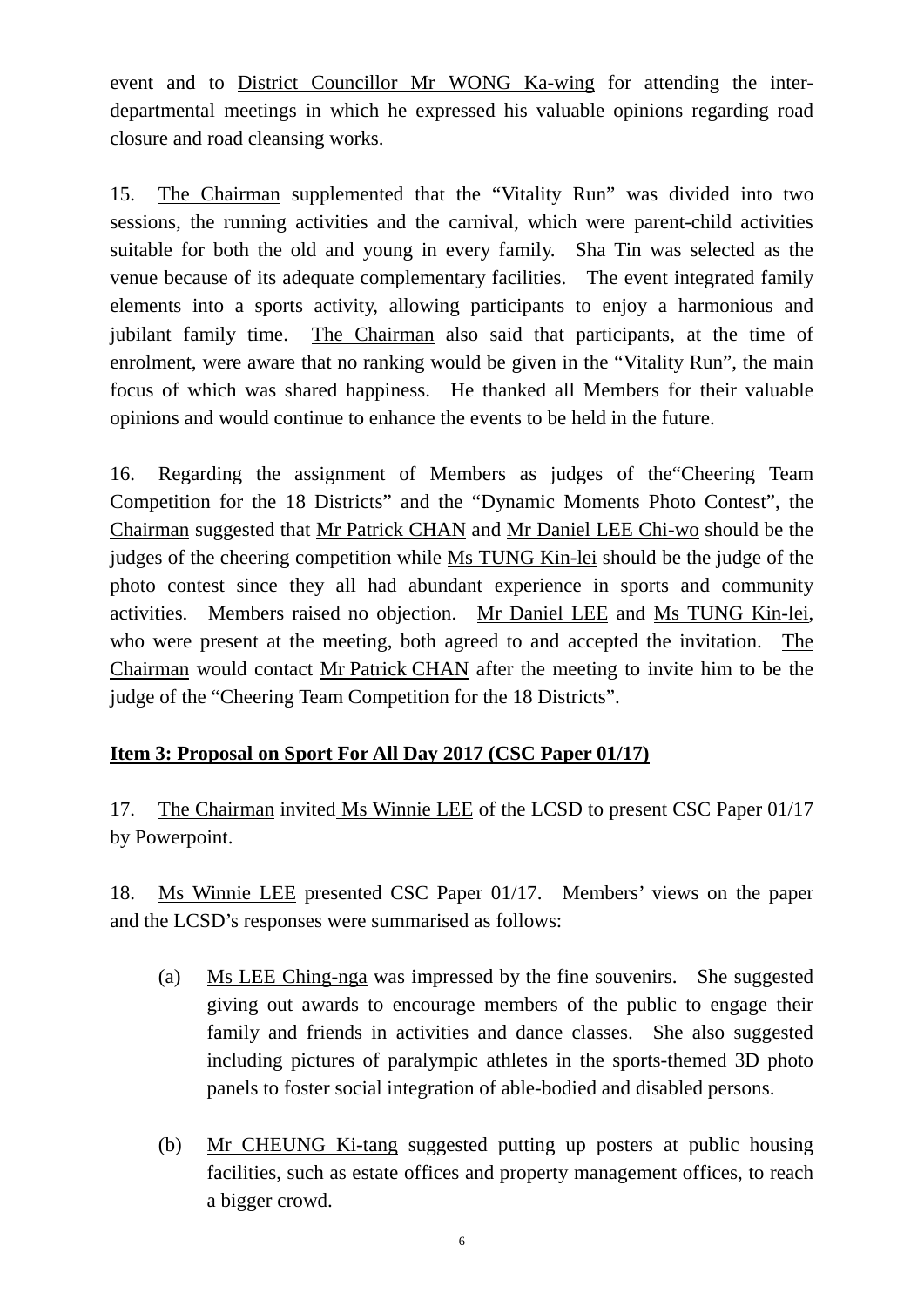- (c) Mr Daniel LEE thanked the LCSD for the detailed introduction. He suggested including a variety of dances in the programme, especially those popular among the youth to appeal to the age group. He also commented that more promotional channels could be used, such as the electronic display panels on MTR trains and buses. Mr LIN Chun-pong recommended promoting the programme via social media to gain wider attention.
- (d) Ms Winnie LEE of the LCSD thanked Members for their views and suggestions in support of Sport for All Day 2017. The LCSD would explore more promotional channels to engage the public in the event. In arranging for the sports-themed 3D photo panels, the LCSD would take into account the results of this year's Sports Stars Awards and follow up accordingly. As for the types of dance on offer, veteran dance groups would be invited to choreograph group dances and routines of different genres, such as hip hop, for the programme. The fashionable choices of dance, upbeat rhythm and easy moves would bring dancing to young people and others. For the means of promotion, a certain amount of posters would be prepared for distribution and putting up at housing estates; posters and information would be put up at advertising areas along escalators in MTR stations and in MTR trains; and promotional video would be played on digital monitors on buses to step up publicity. As for the use of social media, in addition to Facebook, information of the programme would be posted on search engines such as Google and Yahoo. It was hoped that these media channels would bring the programme to the younger generation. The Chairman thanked Members for their input and said that the LCSD would take their views into consideration and follow up accordingly.

## **Item 4: New Intelligent Sports and Recreation Services Booking and Information System (CSC Paper 02/17)**

[Mrs Doris FOK and Mr Horman CHAN of the LCSD arrived at the conference room when this item was discussed.

19. The Chairman welcomed Mrs Doris FOK, Assistant Director (Leisure Services)1, and Mr Horman CHAN, Chief Leisure Manager (Land-based Venues), of the LCSD to the meeting. He invited Mrs Doris FOK to present CSC Paper 02/17 by Powerpoint.

20. Mrs Doris FOK presented CSC Paper 02/17. Members' views on the paper and the LCSD's responses were summarised as follows: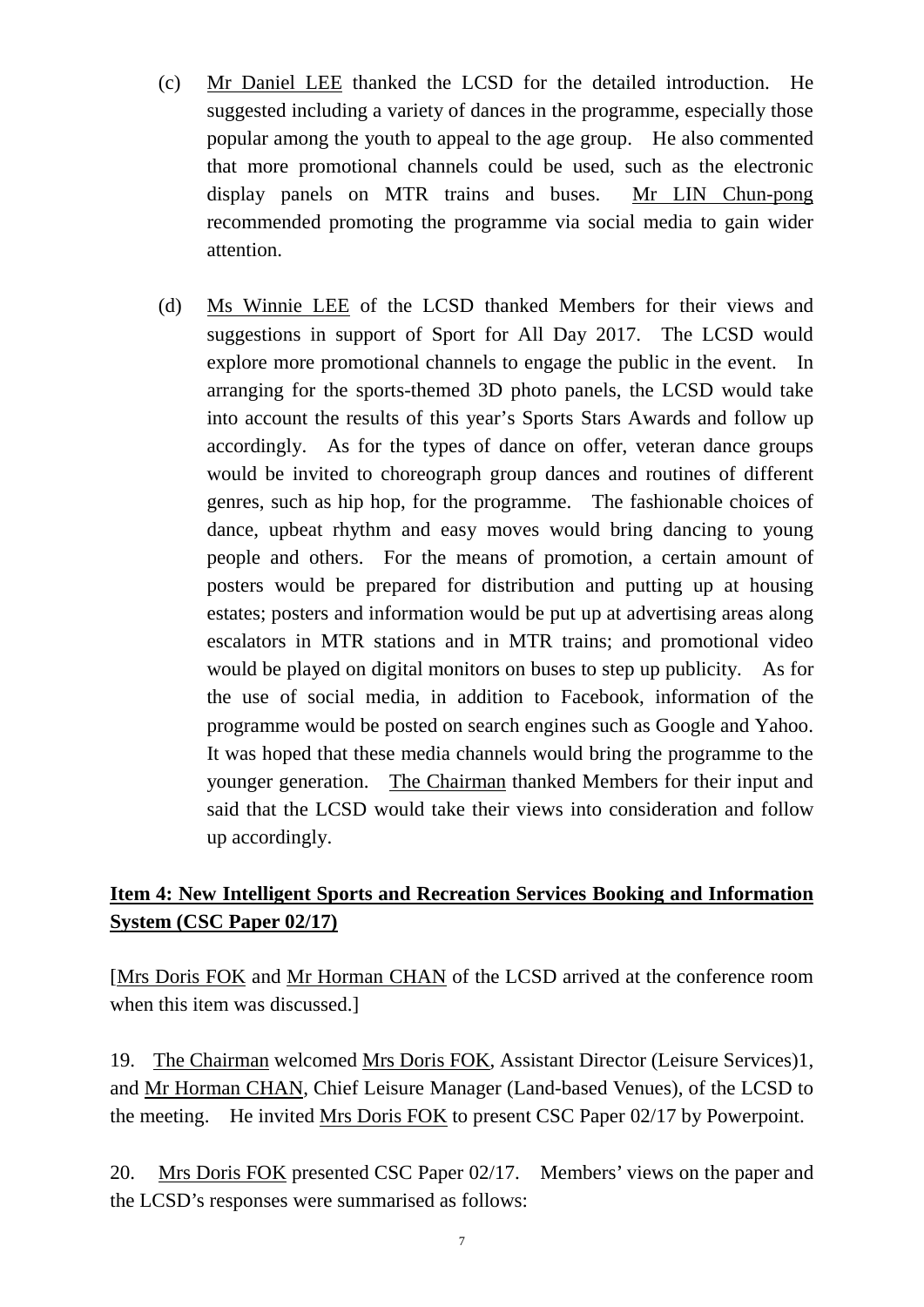- (a) Mr CHAN Pok-chi stated that he and Ms TUNG Kin-lei had been collecting views on the development of this new system from their respective districts. Mr CHAN said that the local groups and regular users from his area all showed support to the new system, which in their opinion would be time-saving, convenient and user-friendly. The respondents asked about the date of launch and hoped that it could be in service soon. Mr CHAN added that these local groups would be happy to provide assistance at the stage of funding application, such as showing support in their own names, in writing or in the name of focus groups.
- (b) Ms TUNG Kin-lei said that she had received comments from users that the existing Leisure Link System was not user-friendly at all. Those who did not have a computer at home would have to go to sports venues in person to line up for booking facilities. She hoped that the new system could be launched soon. She further suggested that the new system should be able to keep up with time, so that it would not be out-of-date in four years with the advance in technology. The payment options available, she quoted as an example, should be in line with the latest technology. She further asked if there would be self check-in facilities at every venue, and how patrons could book facilities via the "stand-by" mechanism at unmanned venues.
- (c) Mr Arnold CHUNG hoped that the new system could curb touting activities and keep elders from turning up early in the morning at LCSD venues to queue up for others. He shared the views of other Members that technology would have advanced a lot in four years. It would be ideal to speed up the launch of the new system, develop a mobile application and offer service of booking with mobile phones.
- (d) Mr LIN Chun-pong was of the view that the public would not be against the new system; instead, they would be eager for its launch. He hoped that the new system could put an end to the problem of LCSD venues being always fully booked. He noted that it would take four years for the application of funding and development of the new system, which was to be completed in two phases and would not be rolled out until 2023. Such a schedule should be well justified, or it would be challenged by LegCo Members at council meetings, which would cause further delay to the development of the system. He added that the system should be launched as soon as possible and that the development cost should be reasonable. While it was understandable that there should be enough booking machines at the venues to handle booking, the majority of the public had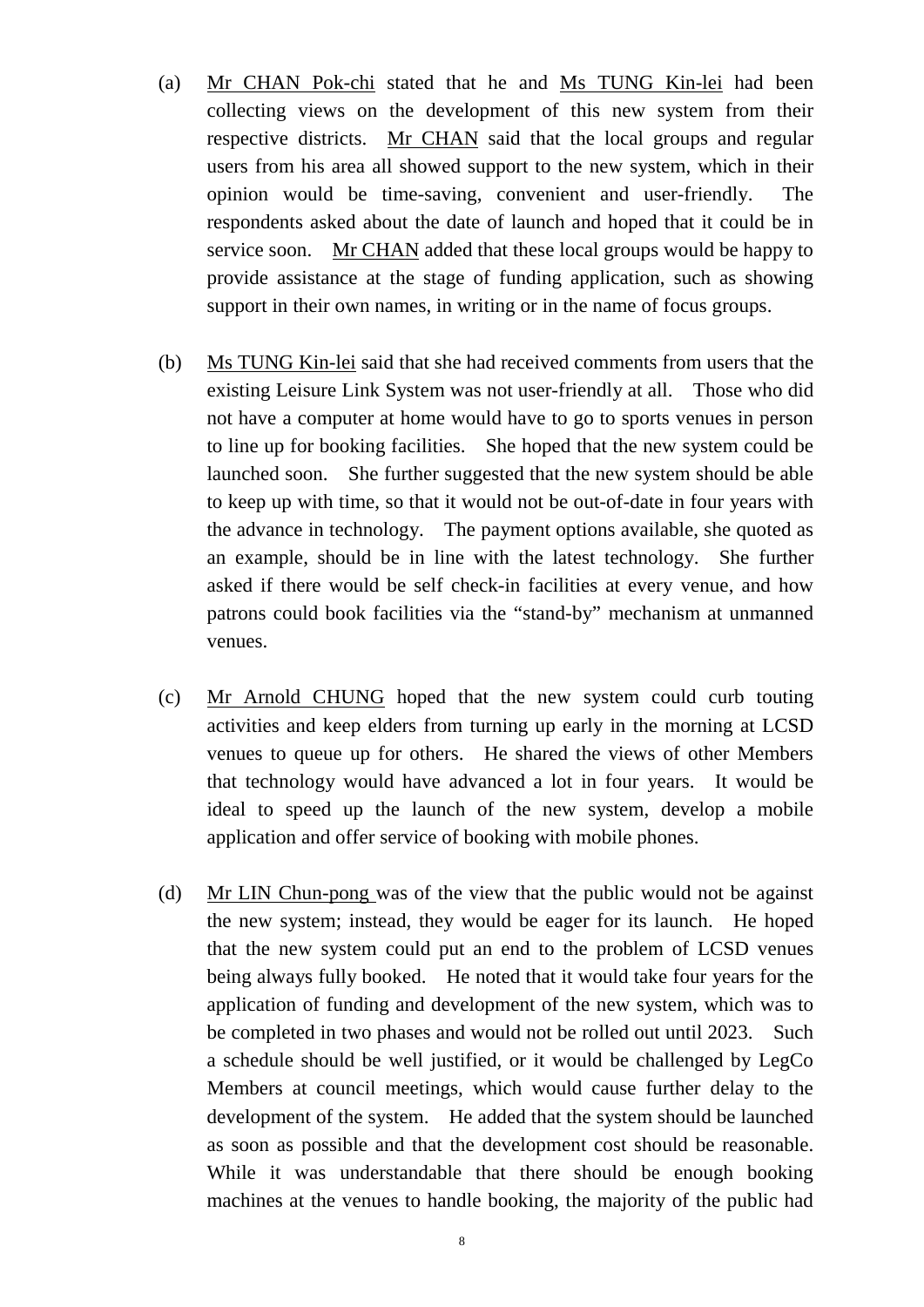mobile phones with which bookings could be made, rendering the machines redundant. Putting such machines into the budget would add on to the cost, and cause wastage when there was no such need for them.

- (e) Mr CHEUNG Ki-tang said that by developing the new system, the LCSD had been keeping up with times. With the use of big data, the new system must be extremely secure to keep information confidential and safe. He also recommended reserving enough manpower at venues during the launch of the new system to help elders or those in need use it. He commented that the new system would facilitate booking, which would in turn increase the public's need for sports facilities. Therefore the LCSD should carry out a territory-wide review to see if the existing provision of sports facilities could meet the future demand. He then asked how touting could be prevented. A new function, namely booking by ballot, was added in the new system. He was concerned that some people might abuse this booking method by having many friends enter the ballot, thereby increasing their chance of booking a session, which they would then tout for profit.
- (f) Ms CHU Lai-ling asked if the current criteria for booking would remain unchanged after the new system had rolled out. In her understanding, bookings by individuals were on a first-come-first-served basis; organisations, on the other hand, would have to submit an application three months in advance to enter a ballot for booking a venue. In the new system, bookings could be made via a mobile app, which might result in an increase in bookings by individuals. It would therefore be crucial that the server of the new system could cope with the rising demand. She also suggested putting in place specific criteria for checking-in by organisations as a means to curb touting.
- (g) Mrs Doris FOK of the LCSD thanked Members for their valuable views. Her responses were summarised as follows:
	- (i) She thanked Members for their support for the new system. She said the goal of the government was to promote "sport for all", and it was hoped that the new system would encourage a wider use of recreation and sports venues. By installing interactive smart selfservice stations at recreation and sports venues, members of the public could use the automated services to sign in for sessions more expeditiously and in a more user-friendly manner. Reliable and safe electronic payment methods would be chosen to enhance the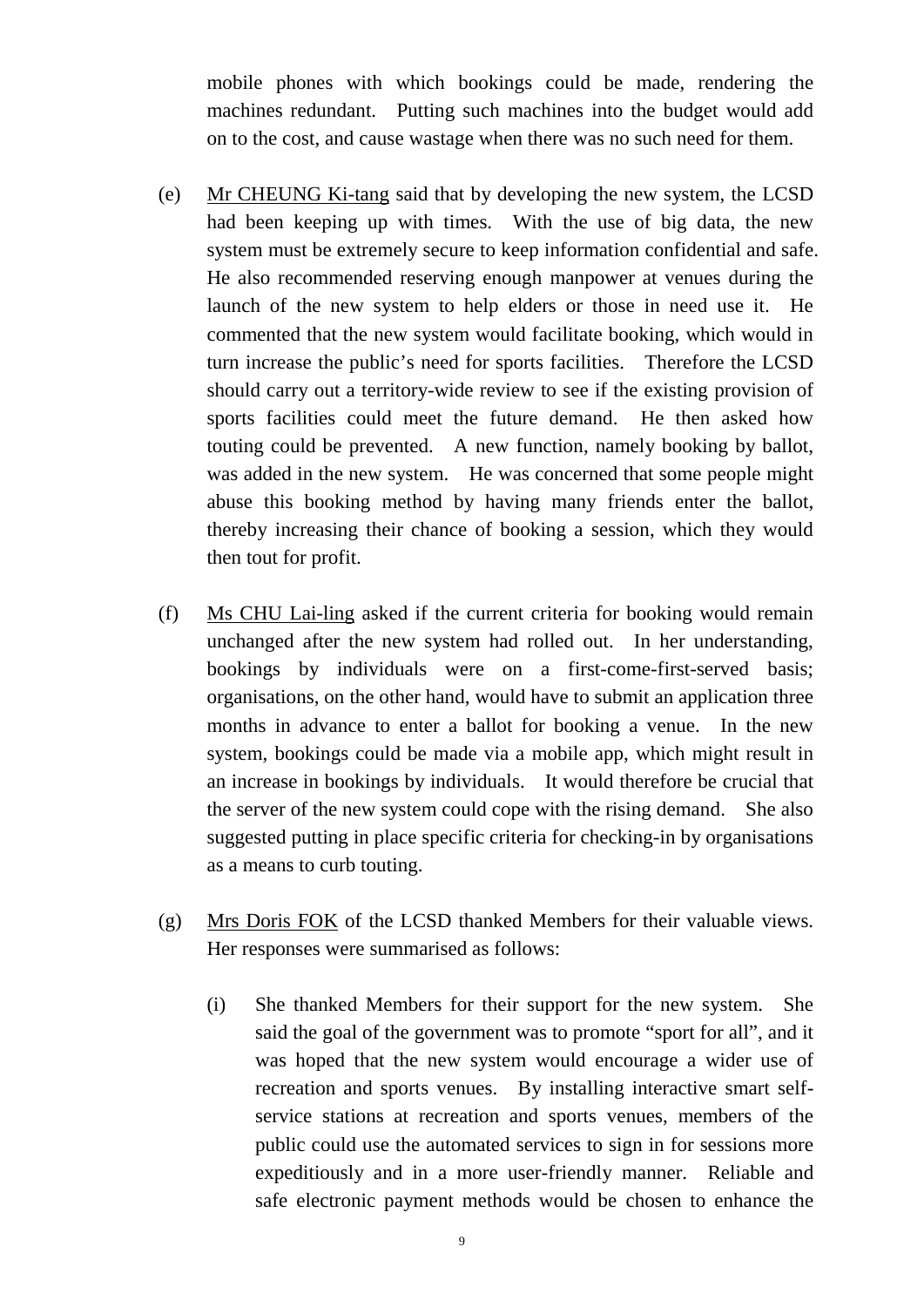protection of their privacy.

- (ii) In response to the request for speeding up the launch of the new system, she added that the procedures of launching the new system comprised of funding application, tender exercise and system development. To expedite the launch and prevent the new system from becoming outdated, it would be rolled out in two phases so as to make it available to the public as soon as possible.
- (iii) On whether the new system would be able to keep pace with the technology four years later, she had discussed the matter with the relevant information technology department, and would continue to keep an eye on the development trend of technologies such as the Internet, mobile technology and big data. When undergoing system design in 2019, the latest and timeliest technologies would be adopted for system development.
- (iv) For payment methods, the public could currently pay by Octopus card at Leisure Link Self-service Kiosks, or by credit card or PPS via the online booking system. Other than the current electronic payment methods, common and technologically mature electronic and mobile payment methods with reasonable transaction charges at the time would be considered for the new intelligent system. For the time being, consideration was given to electronic cheque and mobile payment (e.g. Apple Pay and Android Pay), etc. The LCSD would keep in view the latest development of electronic payment and use it in a timely manner.
- (v) To curb touting, she said the LCSD had implemented a number of administrative measures, including the establishment of a penalty system to curb touting activities and abuse of venues, and system enhancement to improve the booking and allocation arrangements of the Leisure Link System (including the addition of CAPTCHA to the system to deal with hirers who use computer programmes to make bookings). To effectively curb touting activities and prevent the abuse of venues, not only would the current first-come-first-served booking and allocation mechanism be kept in the new system, a new function of allocating facilities by ballot would also be introduced, so as to enable a more efficient and fairer allocation of resources. As for internal monitoring, venue staff would monitor self check-in by hirers and a random-check mechanism would be put in place to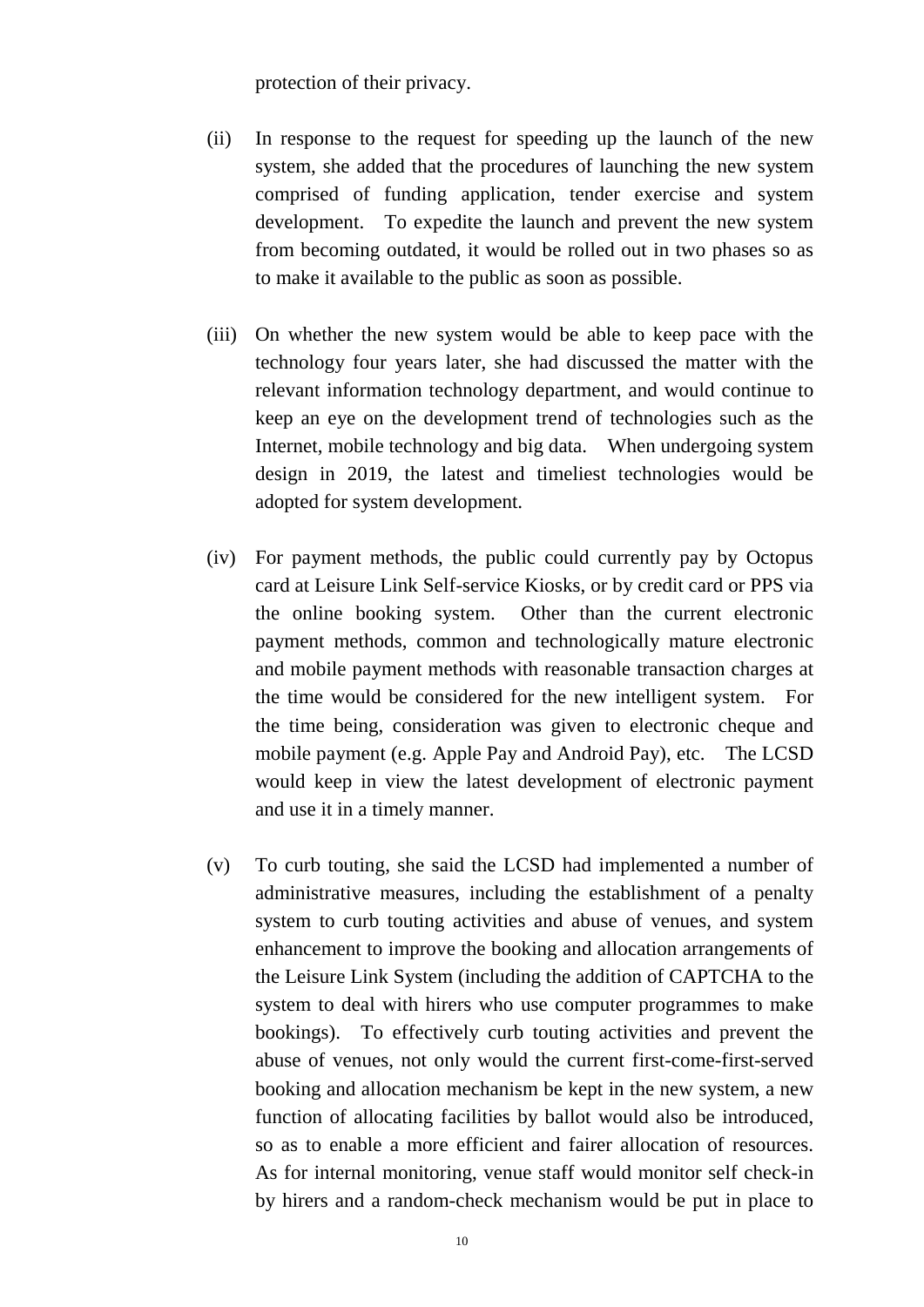verify the identity of hirers, hence lowering the chances of abuse of facilities and other inappropriate circumstances.

- (vi) The government would ensure that the funding under application was necessary and reasonable, and that it would be used effectively. Furthermore, she said there were nearly 6.4 million booking records on Leisure Link in 2016, a rise of about 10% when compared with 2014. A new system was hence necessary. None of the readily available commercial software in the market could meet most of the requirements of the new system, and modifying readily available software to speed up the procedures and reduce costs was not practicable.
- (vii) The number of interactive smart self-service stations installed at recreation and sports venues would be determined by the LCSD based on the size of venue and number of users. It was expected that one, two and three stations would be installed at small, medium and large venues respectively. She said the LCSD would provide a suitable number of service stations in recreation and sports venues to cater to the usage and at the same time avoid wasting resources.
- (viii) At initial launch of the new system, the LCSD would arrange staff and customer service ambassadors to station at the venues to help the public (including the elderly) get familiar with the new system for booking of recreation and sports facilities or programmes. addition, booking counter services at the 18 District Leisure Services Offices would be maintained and a telephone hotline would be set up to facilitate public enquiries.
- (ix) As to the concern of whether the server capacity was sufficient to handle the expected increased usage of the system, she replied that the new system was designed to work with the increased usage in the long run. She added that to strike a balance between the actual needs of the public and the avoidance of abuse of venues and facilities, the new system would allow another user of an organisation to sign in if the applicant was not available to do so.
- (h) Mr Raymond FAN of the LCSD said that the intelligent booking system was a brand new system instead of a mere upgrade of the existing Leisure Link System. It was expected that the new electronic system could meet the service demand for the next 10 to 20 years, allowing user-friendly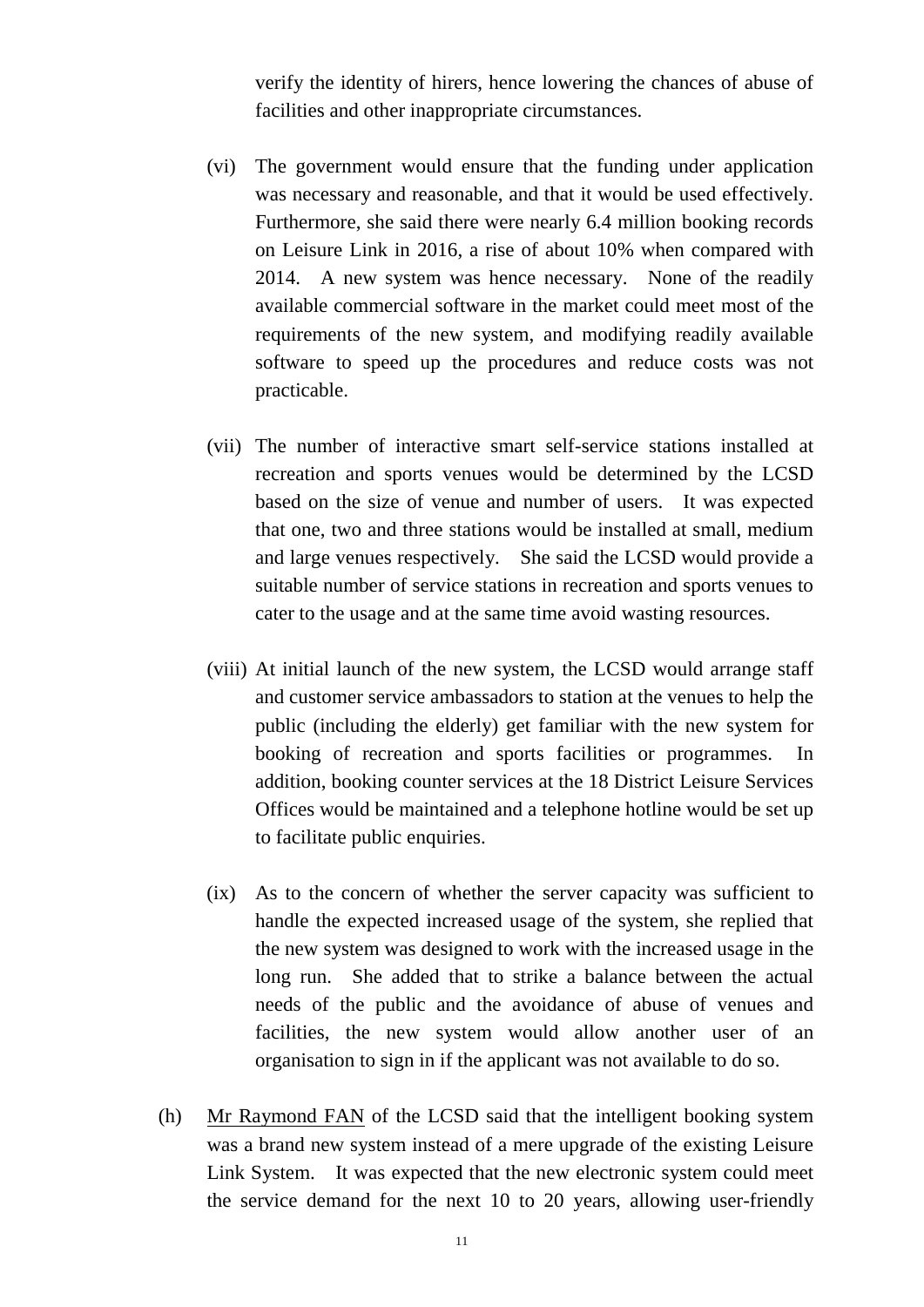booking of venues and enrolment of programmes. The system would also provide big data including public's preferences on programmes and their enrolment frequencies, utilisation of sports and recreational venues and programmes to enable the government to analyse and provide better sports and recreational facilities and services to meet the changing need of the community, and to encourage continued public participation in sports and physical activities. He opined that the estimated cost of the new system was not high as most of the requirements were unable to be met by readily available commercial software, and it was necessary to keep up with the ever-changing trends in technology. He added that the estimated cost of the entire system was approximately \$500 million dollars, and it was hoped that the funding approval could be obtained from the Finance Committee (FC) of the Legislative Council in 2017. The implementation date of the new system depended on the scrutinising process. He hoped that Members would support the development of the new system and the funding application to be submitted by the Home Affairs Bureau to the FC in due course, and give views on the new system to optimise the details concerned. In addition, he made use of the opportunity to seek Members' support for the government's funding application of about \$20 billion to build or redevelop 26 sports and recreational facilities in the next 5 years, and technical feasibility studies of another 15 sports and recreational facilities.

(i) The Chairman thanked Members for their valuable comments. He wished Members would continue to support the proposed development of the new system.

#### **Item 5: Any Other Business**

#### **(i) Hong Kong and Shanghai Summer Sports Camp for Youth 2017**

21. The Chairman invited Mr SIU Yau Kwong of the LCSD to report on the Hong Kong and Shanghai Summer Sports Camp for Youth 2017.

22. Mr SIU Yau Kwong reported that the Hong Kong and Shanghai Summer Sports Camp for Youth was one of the initiatives under the Sports Exchange and Co-operation Programme Agreement signed between the HAB of the Government of the Hong Kong Special Administrative Region and the Shanghai Sports Bureau in 2004. The programme aimed at promoting sports exchange between the youth of the two cities through summer camp activities. Since 2005, Hong Kong and Shanghai had been taking turns to host this event. Last year's summer camp was held from 18 to 22 July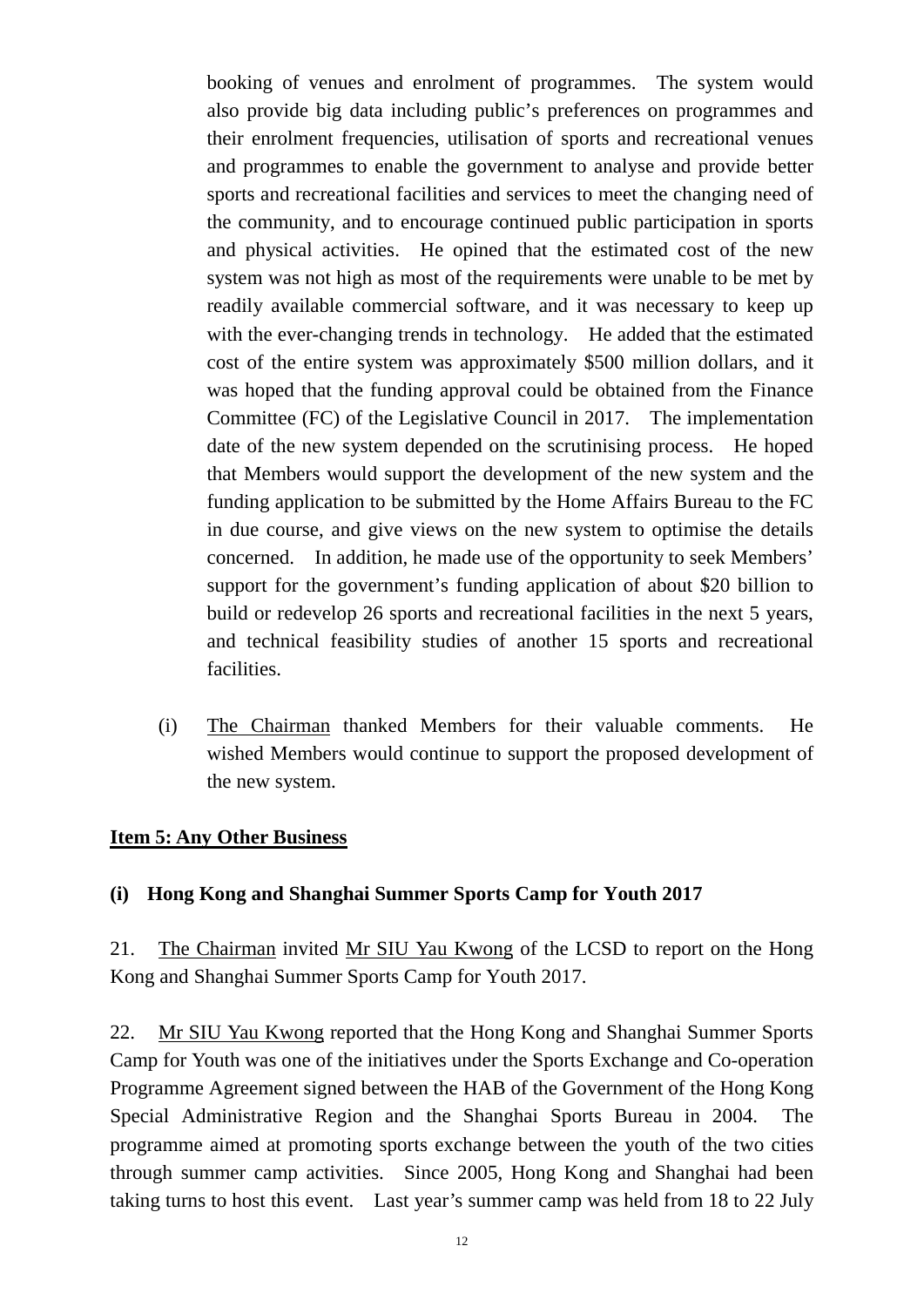2016 in Shanghai. After discussion with the Shanghai Sports Bureau, this year's summer camp was scheduled to be held from 17 to 21 July at the Hong Kong Sports Institute for sports exchange of badminton, basketball and table tennis. Major exchange activities would include joint training on relevant sports, friendly matches, visits to sports facilities, tours to local scenic spots, etc. Details of the activities were pending further discussion with the Shanghai Sports Bureau. Three relevant national sports associations (NSAs) would assist in selecting a total of about 40 young athletes to participate in the summer camp. Two coaches from each of these NSAs would assist during the camp, forming a Hong Kong delegation of about 50 people. As before, the CSC would delegate two Members to serve as Head and Deputy Head respectively, who would lead the young athletes of Hong Kong for taking part in the exchange. Members were invited to delegate two representatives to serve as Head and Deputy Head of the Hong Kong and Shanghai Summer Sports Camp for Youth.

23. The Chairman stated that the arrangements of the summer camp this year were the same as previous years, and two Members were to be delegated from the CSC to serve as Head and Deputy Head to lead the young athletes of Hong Kong in the exchange. Generally, the Members delegated to serve as Head and Deputy Head would lead the Hong Kong delegation for taking part in this camp and the one in Shanghai next year. He invited Members to nominate the Head and Deputy Head of the Hong Kong delegation for this year's camp.

24. Vice-chairman Dr Patrick YUNG nominated Mr Arnold CHUNG as Head and Ms TUNG Kin-lei as Deputy Head of the delegation because of their rich experience in promoting community sports and active participation in youth affairs.

25. The Chairman thanked Vice-chairman Dr Patrick YUNG for his nominations. He believed that both Mr Arnold CHUNG and Ms TUNG Kin-lei were suitable candidates, as they spared no effort in promoting community sports and youth activities, actively participated in CSC affairs and were rich in experience. Members raised no objection. Mr Arnold CHUNG and Ms TUNG Kin-lei, who were present at the meeting, accepted the invitation. The Chairman announced the delegation of Mr Arnold CHUNG and Ms TUNG Kin-lei as Head and Deputy Head of the Hong Kong and Shanghai Summer Sports Camp for Youth 2017.

### **(ii) Student Sports Activities Co-ordinating Sub-committee**

26. The Chairman explained that the Student Sports Activities Co-ordinating Subcommittee (SSACS) was set up under the CSC to promote sports in schools. The membership of the SSCAS comprised Members of the CSC and representatives from school councils and relevant government departments. The Convenor and Vice